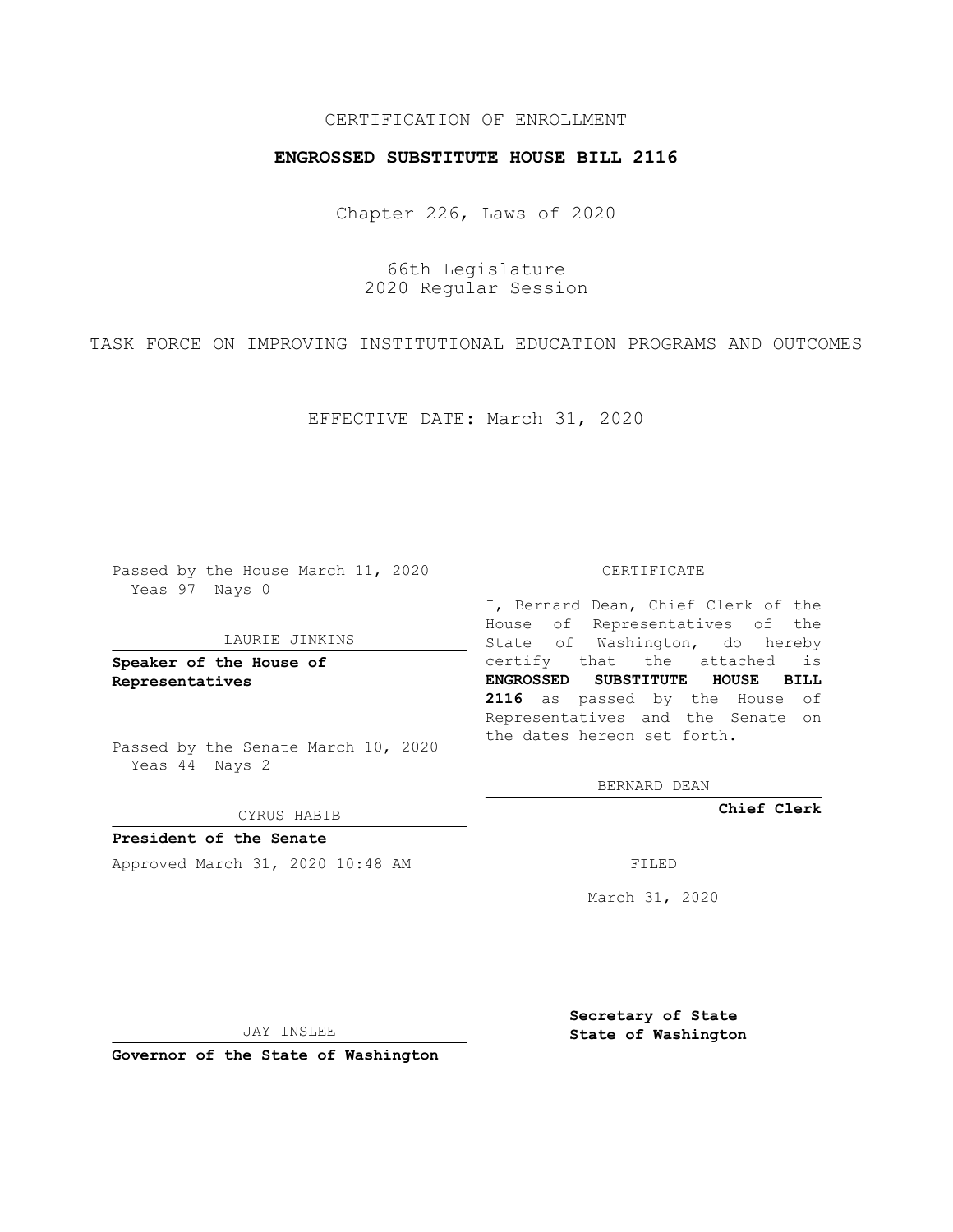## **ENGROSSED SUBSTITUTE HOUSE BILL 2116**

AS AMENDED BY THE SENATE

Passed Legislature - 2020 Regular Session

# **State of Washington 66th Legislature 2020 Regular Session**

**By** House Education (originally sponsored by Representatives Callan, Eslick, Frame, Klippert, Blake, Ramos, Lovick, Davis, Doglio, Leavitt, Senn, Pollet, and Santos)

READ FIRST TIME 02/06/20.

1 AN ACT Relating to establishing a task force on improving 2 institutional education programs and outcomes; creating new sections; 3 providing an expiration date; and declaring an emergency.

4 BE IT ENACTED BY THE LEGISLATURE OF THE STATE OF WASHINGTON:

 NEW SECTION. **Sec. 1.** The legislature recognizes that the federal every student succeeds act of 2015, P.L. 114-95, reauthorized and amended the elementary and secondary education act of 1965, the federal policy and funding assistance framework for the nation's public education system.

 Two of the stated purposes of the every student succeeds act are to provide all children with a significant opportunity to receive a fair, equitable, and high quality education, and to close educational 13 achievement gaps.

 The legislature further recognizes that Article IX of the state Constitution provides that it is the paramount duty of the state to make ample provision for the education of all children residing within its borders, without distinction or preference on account of 18 race, color, caste, or sex.

19 While the partnership of federal and state law is critical in 20 ensuring that the civil and education rights of students are upheld, 21 efforts in Washington to fully realize state and federal objectives,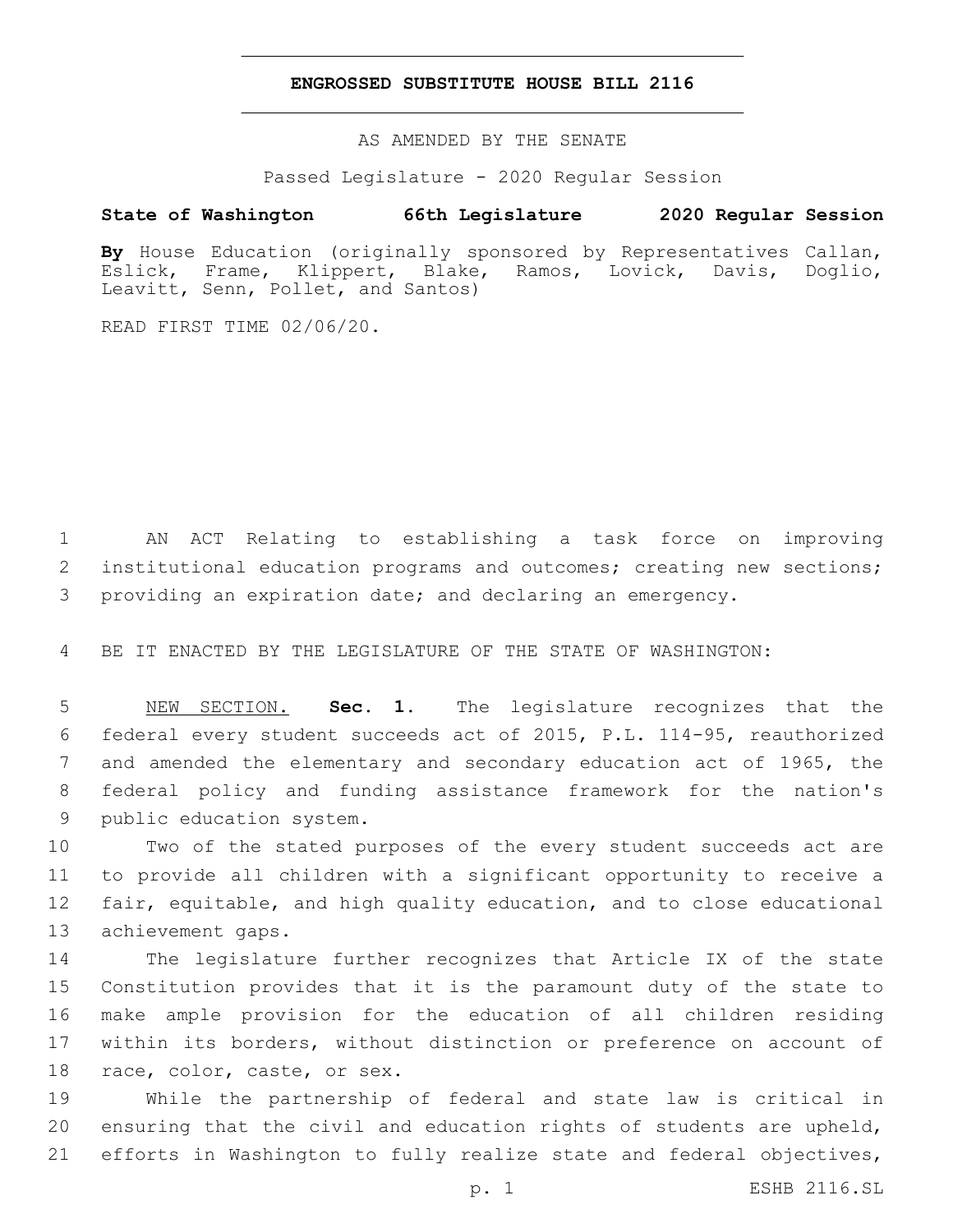especially with respect to the delivery of education services in 2 institutional facilities, remain unfinished.

 The legislature, therefore, intends to establish a task force on improving institutional education programs and outcomes, with tasks and duties generally focused on educational programs in the juvenile justice system. In so doing, the legislature intends to examine issues that have not been significantly explored in recent years, build a shared understanding of past and present circumstances, and develop recommendations for improving the delivery of education services, and associated outcomes, for youth in institutional 11 facilities.

 NEW SECTION. **Sec. 2.** (1)(a) The task force on improving institutional education programs and outcomes is established, with members as provided in this subsection.

 (i) The president of the senate shall appoint one member from each of the two largest caucuses of the senate, with each member serving on the committee with jurisdiction over education issues, and one member serving on the committee with jurisdiction over basic 19 education funding.

 (ii) The speaker of the house of representatives shall appoint one member from each of the two largest caucuses of the house of representatives, with one member serving on the committee with jurisdiction over education issues, and one member serving on the committee with jurisdiction over basic education funding.

 (iii) The governor shall appoint one member each from the state board of education and the department of children, youth, and families, and one member representing an organization that provides free legal advice to youth who are involved in, or at risk of being 29 involved in, the juvenile justice system.

 (iv) The superintendent of public instruction shall appoint three members: One member representing the superintendent of public instruction; one member who is a principal from a school district with at least twenty thousand enrolled students that provides education services to a juvenile rehabilitation facility; and one member who is a teacher with expertise in providing education services to residents of a juvenile rehabilitation facility.

 (v) The task force must also include one member representing the educational opportunity gap oversight and accountability committee,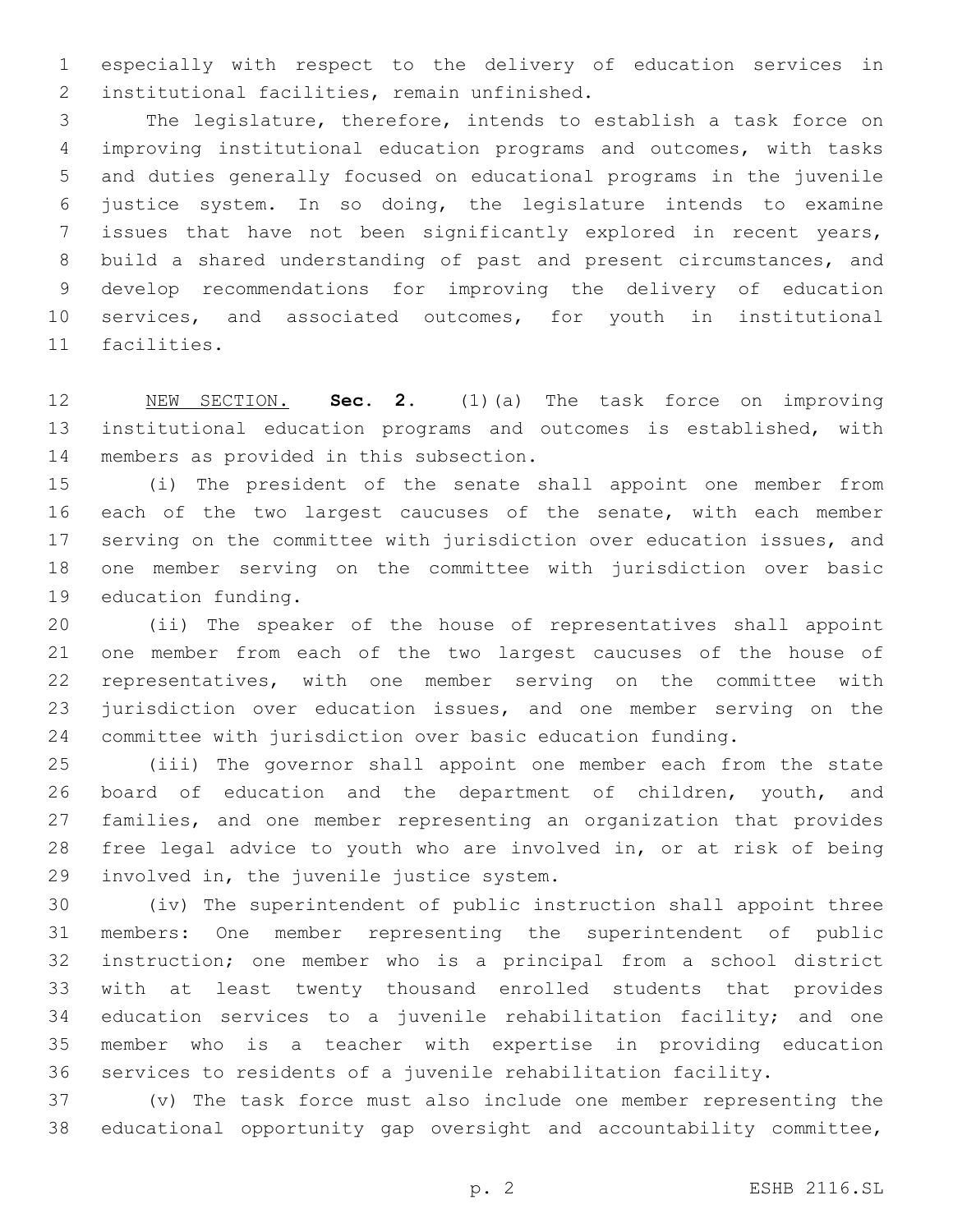selected by the educational opportunity gap oversight and 2 accountability committee.

 (b) The task force shall choose its cochairs from among its legislative membership. One cochair must be from a minority caucus in one of the two chambers of the legislature. A member from the majority caucus of the house of representatives shall convene the 7 initial meeting of the task force by May 1, 2020.

(2) The task force shall examine the following issues:

 (a) Goals and strategies for improving the coordination and delivery of education services to youth involved with the juvenile justice system, especially youth in juvenile rehabilitation facilities, and children receiving education services, including home 13 or hospital instruction, under RCW 28A.155.090;

 (b) The transmission of student records, including individualized education programs and plans developed under section 504 of the rehabilitation act of 1973, for students in institutional facilities, and recommendations for ensuring that those records are available to the applicable instructional staff within two business days of a 19 student's admission to the institution;

 (c) Goals and strategies for increasing the graduation rate of youth in institutional facilities, and in recognition of the transitory nature of youth moving through the juvenile justice system, issues related to grade level progression and academic credit 24 reciprocity and consistency to ensure that:

 (i) Core credits earned in an institutional facility are considered core credits by public schools that the students 27 subsequently attend; and

 (ii) Public school graduation requirements, as they applied to a student prior to entering an institutional facility, remain applicable for the student upon returning to a public school;

 (d) Goals and strategies for assessing adverse childhood experiences of students in institutional education and providing 33 trauma-informed care;

 (e) An assessment of the level and adequacy of basic and special education funding for institutional facilities. The examination required by this subsection (2)(e) must include information about the number of students receiving special education services in institutional facilities, and a comparison of basic and special education funding in institutional facilities and public schools 40 during the previous ten school years;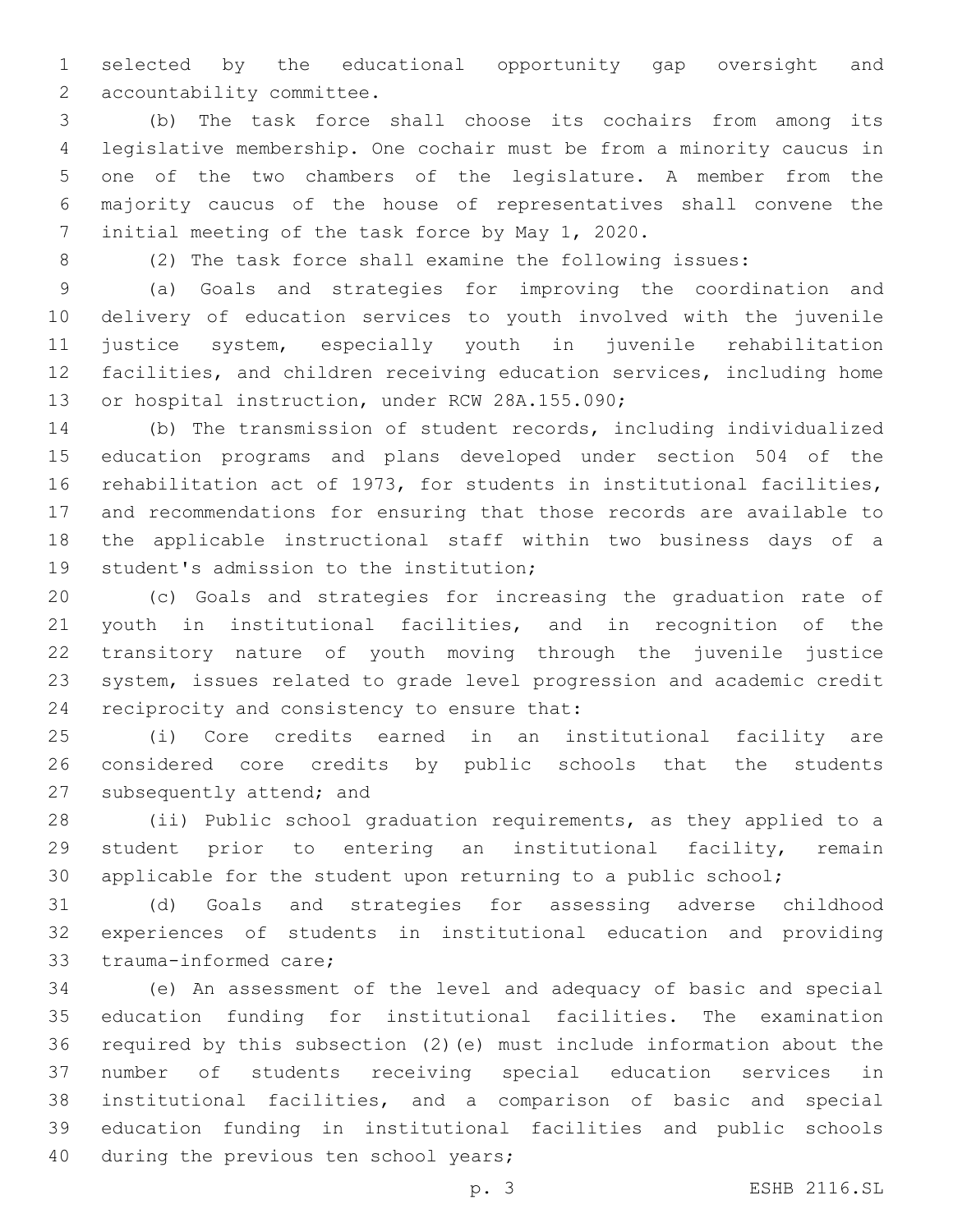(f) An assessment of the delivery methods, and their adequacy, that are employed in the delivery of special education services in institutional facilities, including associated findings;

 (g) School safety, with a focus on school safety issues that are 5 applicable in institutional facilities; and

 (h) Special skills and services of faculty and staff, including associated professional development and nonacademic supports necessary for addressing social emotional and behavioral health needs presenting as barriers to learning for youth in institutional 10 facilities.

 (3) The task force, in completing the duties prescribed by this section, shall solicit and consider information and perspectives provided by the department of corrections and persons and entities with relevant interest and expertise, including from persons with experience reintegrating youth from institutional facilities into school and the community at large, and from persons who provide education services in secure facilities housing persons under the age of twenty-five, examples of which include county jails, juvenile justice facilities, and community facilities as defined in RCW 72.05.020.20

 (4) Staff support for the task force must be provided by the senate committee services and the house of representatives office of program research. The office of financial management, the office of the superintendent of public instruction, the department of children, 25 youth, and families, and the department of corrections shall cooperate with the task force and provide information as the cochairs 27 may reasonably request.

 (5) Legislative members of the task force are to be reimbursed for travel expenses in accordance with RCW 44.04.120. Nonlegislative members are not entitled to be reimbursed for travel expenses if they are elected officials or are participating on behalf of an employer, government entity, or other organization. Any reimbursement for other nonlegislative members is subject to chapter 43.03 RCW.

 (6) The expenses of the task force must be paid jointly by the senate and the house of representatives. Task force expenditures are subject to approval by the senate facilities and operations committee and the house of representatives executive rules committee, or their 38 successor committees.

 (7) In accordance with RCW 43.01.036, the task force shall report its findings and recommendations to the governor and the appropriate

p. 4 ESHB 2116.SL